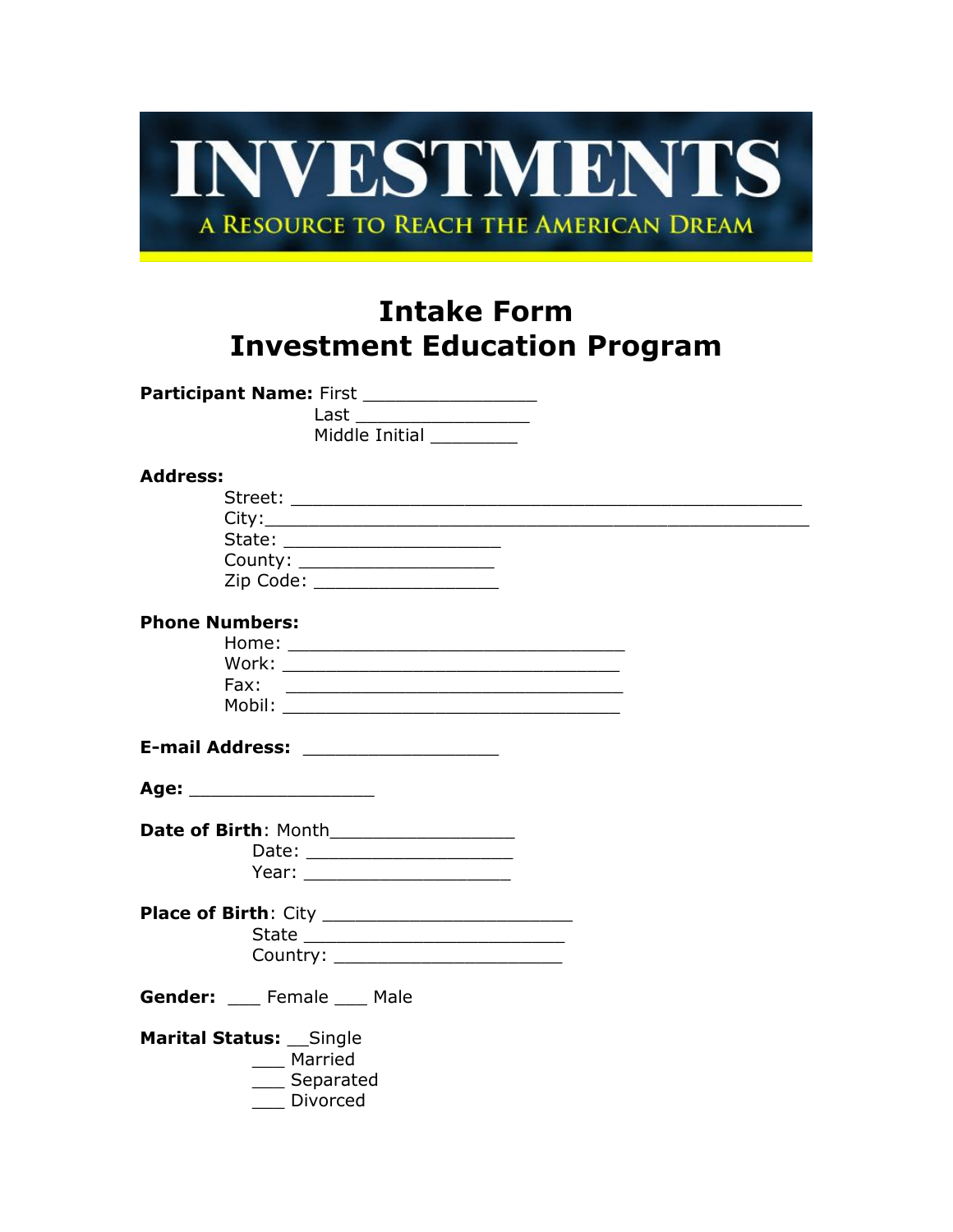#### **Alternate Contact Name: Alternate Contact Telephone Num.:** \_\_\_\_\_\_\_\_\_\_\_\_\_\_\_\_\_\_\_\_\_\_\_\_

## **Ethnicity**

- \_\_\_ White
- \_\_\_ African American/Black
- \_\_\_ Native American
- \_\_\_ Asian
- \_\_\_ Pacific Islander
- \_\_\_ Other

### **National Origin**

- \_\_\_ Puerto Rican
- \_\_\_ Cuban
- \_\_\_ Dominican
- \_\_\_ Nicaraguan
- \_\_\_ Colombian
- \_\_\_ Venezuelan
- \_\_\_ Mexican
- \_\_\_ Haitian
- \_\_\_ Other

**US Citizen:** \_\_ Yes  $\overline{\phantom{0}}$  No

## **Immigration Status**

- $\overline{\phantom{a}}$  N/A
- \_\_ Permanent Resident
- \_\_ Student/Tourist Visa
- \_\_ Political Refugee
- \_\_ Employment Authorization
- \_\_ Other (Please specify)

Are you a Veteran? **Wes** \_\_\_ No

## **Financial Information**

| Do you have a savings account?  | Yes:<br>No: |
|---------------------------------|-------------|
| Do you have a checking account? | Yes:<br>No: |
| Do you have life insurance?     | Yes:<br>No: |
| Do you own stocks and bonds?    | Yes:<br>No: |